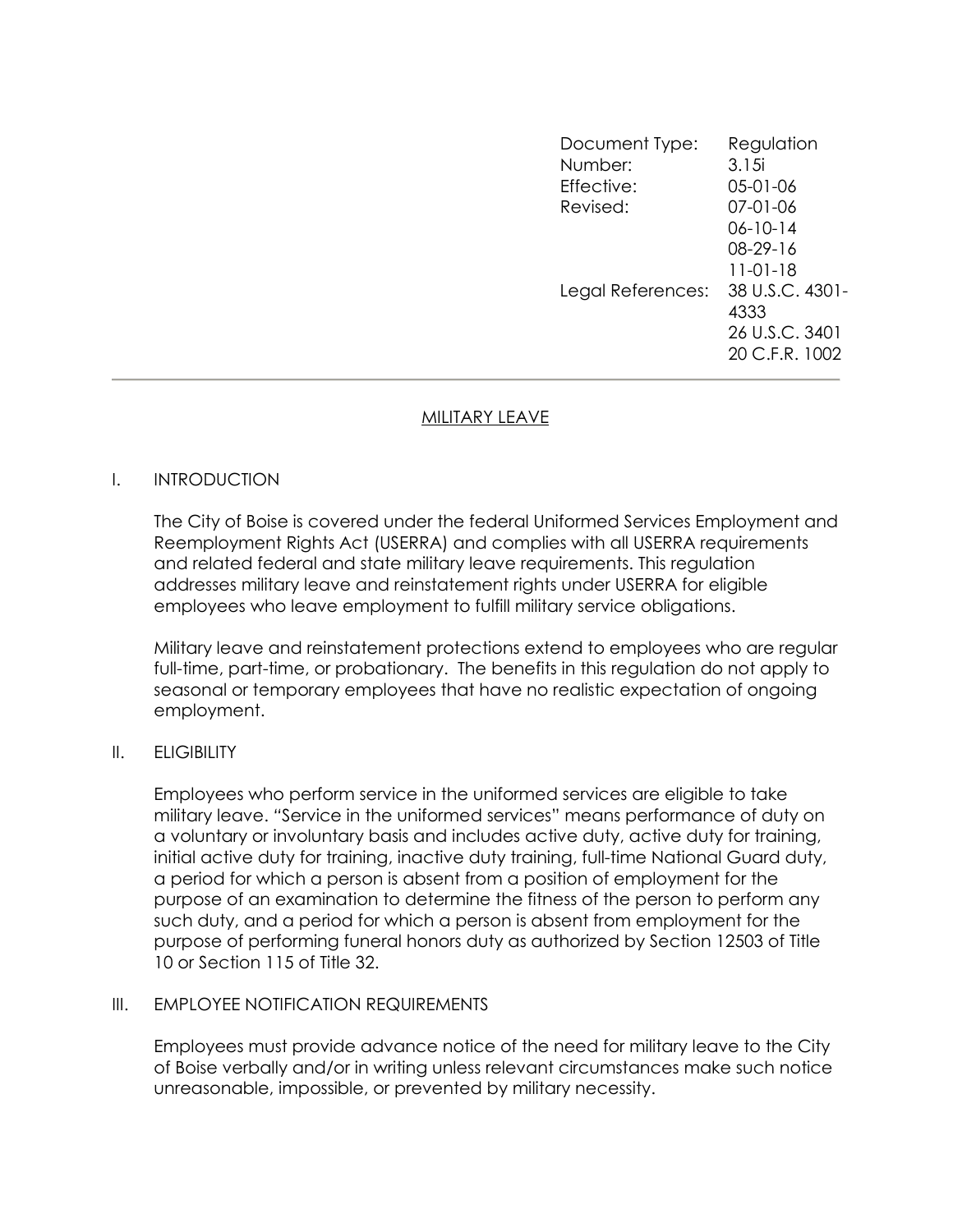## IV. REINSTATEMENT ELIGIBILITY

Employees who return to work for the City of Boise from military leave are eligible for reinstatement if:

- A. They give advance written and/or verbal notice to the City of the need for leave,
- B. They report to or submit applications for reemployment in a timely manner,
- C. They are honorably discharged from military service, and
- D. The current military leave of absence combined with all previous military leaves of absence does not exceed five years. Please note there are eight exceptions to the five-year service limitation. For more information regarding exceptions please refer to 38 U.S.C. § 4312.

Employees do not have reemployment rights with the City of Boise after leave for military service if employees are:

- A. Not honorably discharged from military service;
- B. Commissioned officers who are dismissed by court-martial or order of the president; or
- C. Commissioned officers who are dropped from military service rolls because of unauthorized absences of three months or more, confinement related to a court-martial, or imprisonment in a federal or state correctional institution.

The City of Boise also does not reemploy employees who return from military leave if:

- A. The City's circumstances have changed as to make reemployment impossible or unreasonable;
- B. Reemployment priorities would create undue hardship; or
- C. The job employees held before taking military leave was for a brief, nonrecurrent period, and there is no expectation that the employment would continue indefinitely or for a significant period.

## V. APPLYING FOR REINSTATEMENT

 After completing military service, employees can request reinstatement from the City by reporting to or applying for reemployment with the City within the following time frames:

For military service of 30 days or less or for a period of any length if leave is taken for fitness examinations. Employees must report to the City no later than the beginning of the next regularly scheduled work day following the end of service and safe transportation home, plus an eight-hour rest period, or as soon as possible after the end of the eight-hour rest period if earlier reporting is impossible through no fault of employees.

For military service of 31 days to 180 days. Employees must apply for reemployment with the City within 14 days of completing service. If applying for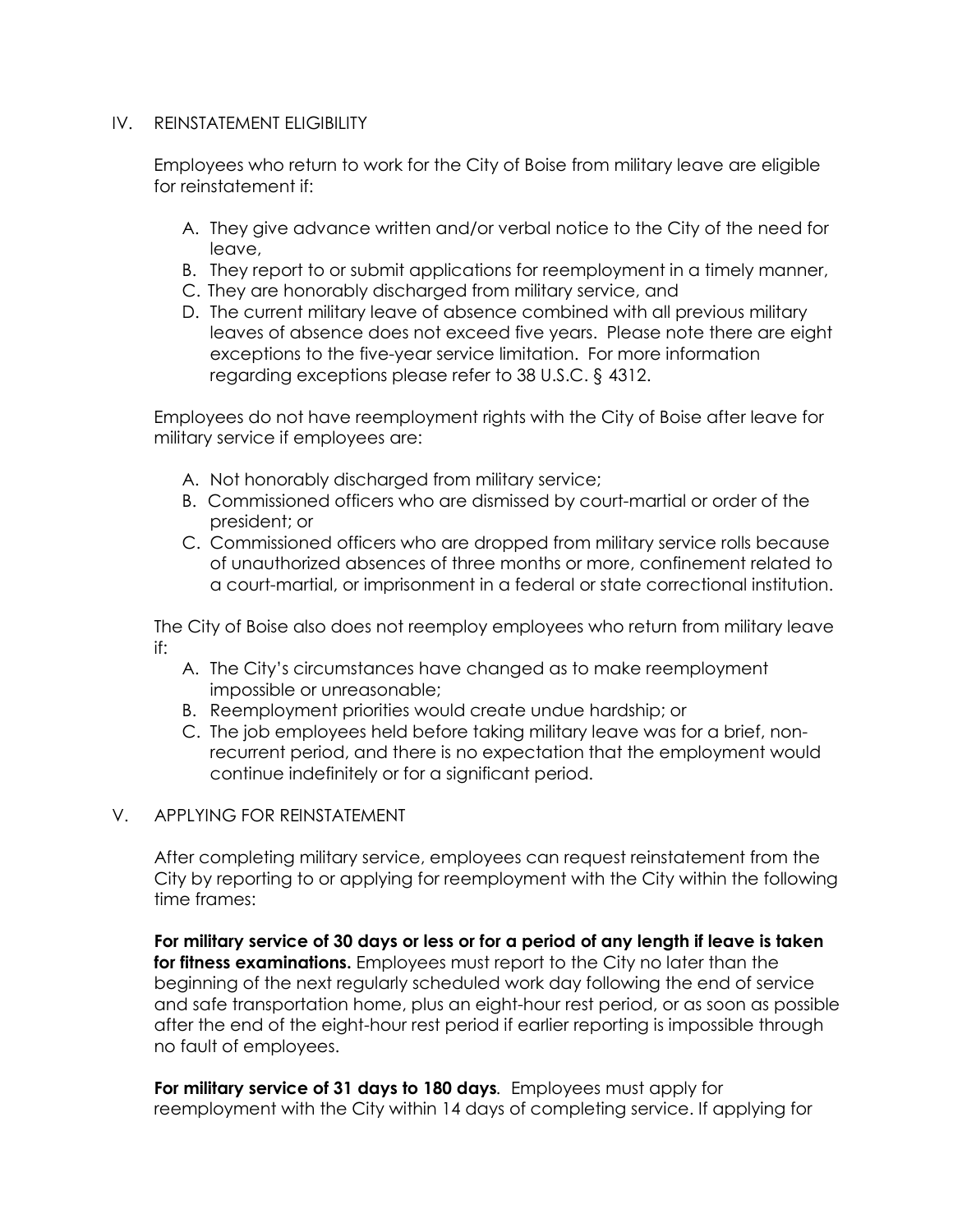reemployment within that time frame is impossible, through no fault of the employee, he or she must apply as soon as possible thereafter.

For military service of 181 days or more. Employees must apply for reemployment with the City within 90 days after completing service.

 For employees who are hospitalized or convalescing from injuries that are received during military service, the period of their military leave is extended until their recovery or two years, whichever is shorter. The two-year period can be extended to accommodate circumstances beyond employees' control that make timely reporting impossible or unreasonable.

 Employees who fail to notify the City of their intent to return to work within these time frames are treated as other employees who are absent without leave according to the City of Boise's policy and regulation on leaves of absence.

 Employees who apply for reemployment with the City of Boise after military leave and who were absent for military service for more than 30 days must provide the City with documentation that:

- A. Their applications are timely,
- B. They have not exceeded the service limit period, and
- C. They were honorably discharged from military service.

 Documents that satisfy the reemployment eligibility requirement for such military leave include:

- A. Federal Department of Defense certificates of release or discharge from active duty;
- B. Copies of duty orders that are prepared by the facility where the orders were fulfilled and indicate that service was completed;
- C. Letters from commanding officers of a Personnel Support Activity or persons of comparable authority;
- D. Certificates of completion from military training school; discharge certificates showing character of service (for example, whether discharge from service is honorable); and
- E. Copies of extracts from payroll documents that show periods of military service.

 The City of Boise does not deny or delay reemployment or attempt to avoid reemployment obligations by demanding documentation from returning service members that does not exist or is not readily available at the time of reemployment.

 Employees who are reemployed by the City after military leave and were absent for military service for more than 90 days must provide documentation of reemployment eligibility to the City to ensure that no break in service occurs for calculating benefits.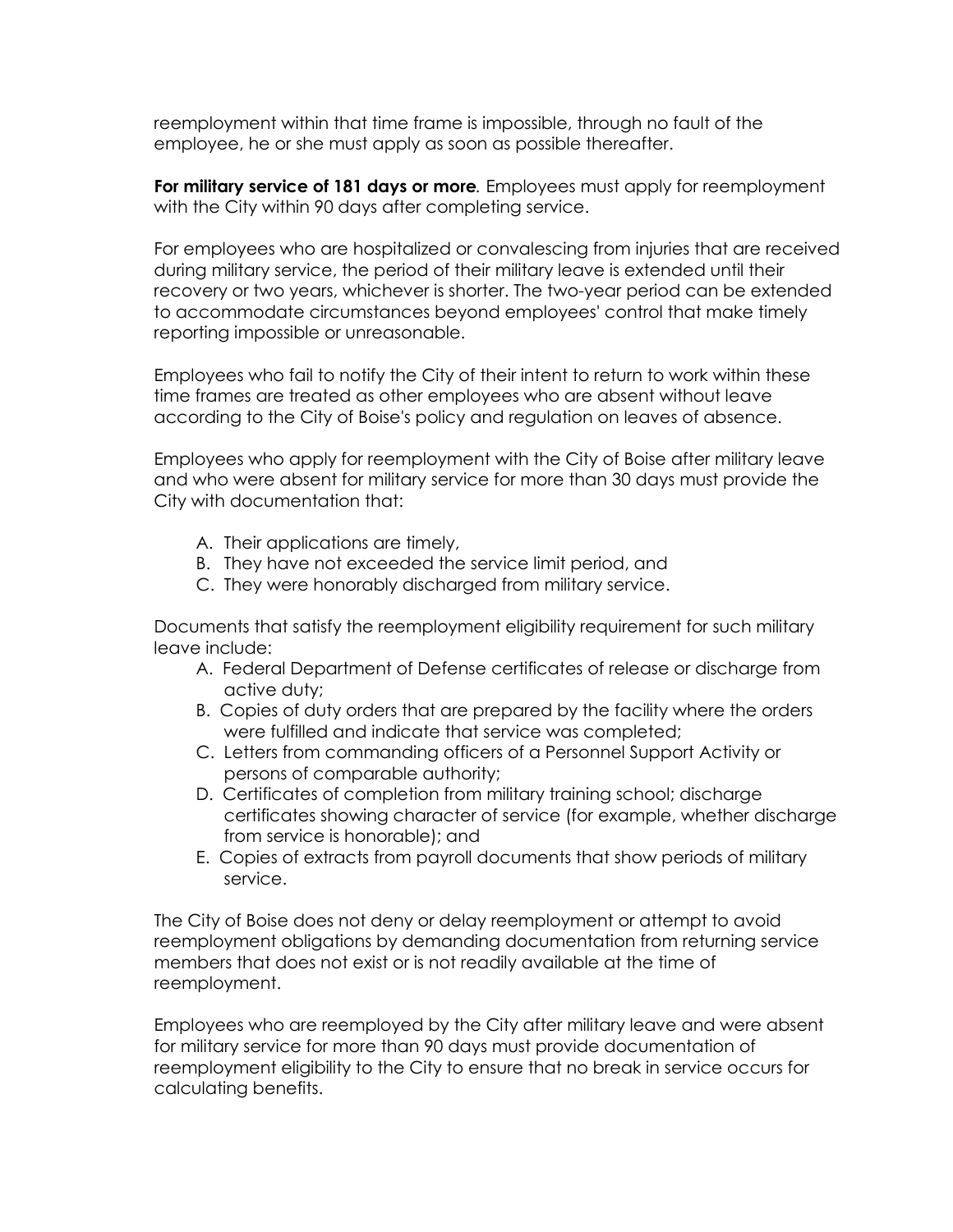## VI. RE-EMPLOYMENT PRIORITIES

 After satisfying the reinstatement application procedures, employees will be reinstated to employment with the City of Boise according to the following military service time frames:

For military service of fewer than 91 days. Employees who serve fewer than 91 days are reemployed by the City with the pay, benefits, and seniority, if applicable, to the position that they would have attained with reasonable certainty if they did not take military leave. Employees must be qualified for the position; the City will make reasonable efforts to help employees returning from military service become qualified to perform their job. If employees are not qualified for the job, even after reasonable efforts by the City to help them become qualified, the City will work with them for a reasonable time to attempt to find them another open position close to the position that they would have attained with reasonable certainty if they did not take military leave.

For military service of 91 days or more. Employees who serve 91 days or more are reemployed by the City with the pay, benefits, and seniority, if applicable, to the position that they would have attained with reasonable certainty if they did not take military leave or a position of similar seniority, status, and pay. If employees are not qualified for the job, even after reasonable efforts by the City to help them become qualified, the City will work with them for a reasonable time to attempt to find them another open position close to the position that they would have attained with reasonable certainty if they did not take military leave.

 If the City of Boise must reinstate two employees to the same position, the employee who left the position first has priority for the position. The other employee is reinstated by the City to a job of similar status and pay.

## VII. MILITARY ACTIVATION PROGRAM (MAP)

Although not required by law, an extension of benefits and pay differential will be provided to eligible employees who have completed one year of employment with Boise City. For any activation period exceeding thirty (30) days that is not designated as training leave, an employee who is involuntarily called to active service by the United States Government will receive the following considerations for a period not to exceed one year from date of activation:

A. If the military pay (total of base pay, housing allowance, special duty pay, etc. excluding combat pay) is less than the employee's regular rate of pay, the City will make up the difference, less applicable payroll deductions. For an hourly employee, the regular rate of pay will be determined by computing the employee's average hours worked for the 13 weeks preceding the military leave, up to a maximum of 40 hours per week. Premium pay items such as overtime, bonus pay, shift differential, etc. are not included as a part of the regular rate of pay for salaried or hourly employees. The employee will be asked to provide documentation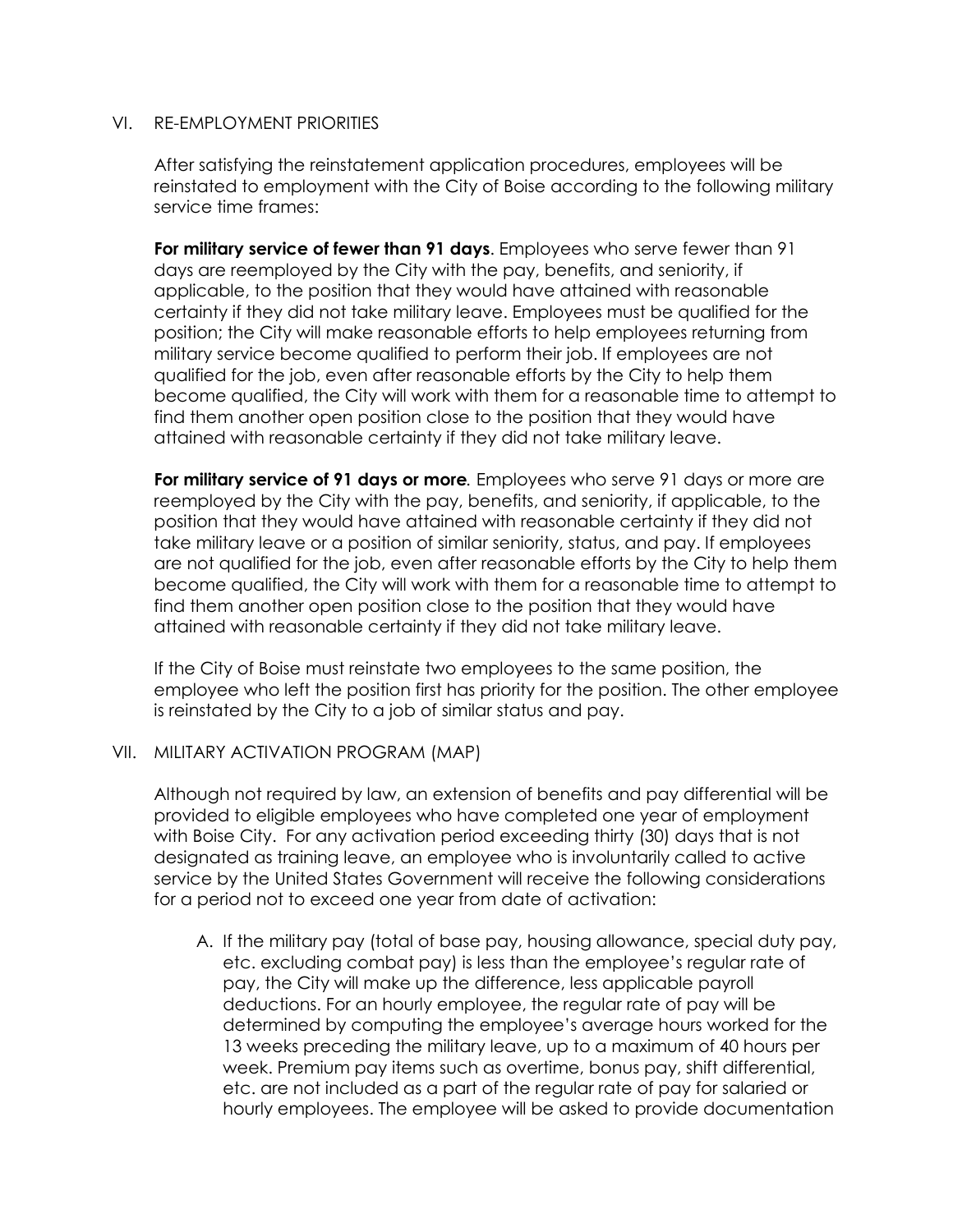of military pay sufficient to satisfy the City's review for this benefit. Note: Under section 105(a) of the Heroes Earning Assistance and Relief Tax (HEART) Act, if an individual is on active duty for more than 30 days and is receiving military differential payments, those payments are considered wages and are subject to income tax withholding, but not to social security, Medicare (FICA), or unemployment tax (FUTA) withholding.

- B. An employee may use any and all hours of accrued leave including sick leave, in increments necessary to maintain current voluntary deductions, including but not limited to health, Life, LTD, 457, etc.
- C. The City of Boise will continue to subsidize an employee's group health/dental care benefits for the first 30 days of active service. Employees who are on military leave for 31 days or longer are eligible for health benefit coverage from the military. For employees with family coverage, the City will continue health/dental care coverage for eligible dependents during the active duty period including payroll periods without pay. Employees with employee-only coverage may voluntarily discontinue coverage after the first 30 days of active duty, or the City will discontinue coverage automatically after all leave accruals have been exhausted. If coverage is discontinued, employees can elect to purchase up to 24 months of continued coverage in accordance with the Uniformed Services Employment and Reemployment Rights Act (USERRA) 38 U.S.C. § 4301.
- D. To provide continuous support to activated reservists and their family members, questions regarding benefits, compensation and other needs should be directed to Human Resources who will attempt to answer questions and/or direct calls to the appropriate person.

#### VIII. BENEFITS CONTINUATION

Benefits, excluding wages for work performed, are restored to employees who are reemployed with the City of Boise after military leave just as they would have had by remaining continuously employed. Employees returning from military leave do not receive benefits beyond what they would have had if they had remained continuously employed.

Note: Except for wages or salary for work performed, seniority and other rights and benefits determined by seniority for contract employees under a collective labor agreement are restored to employees who are reemployed with the City of Boise after military leave as employees would have had by remaining continuously employed. They do not receive benefits beyond what they would have had if they had remained continuously employed.

If an employee provides written notice to City of Boise of their intent not to return to their job after military service, they may forfeit benefits ordinarily given to other employees on similar leaves of absence.